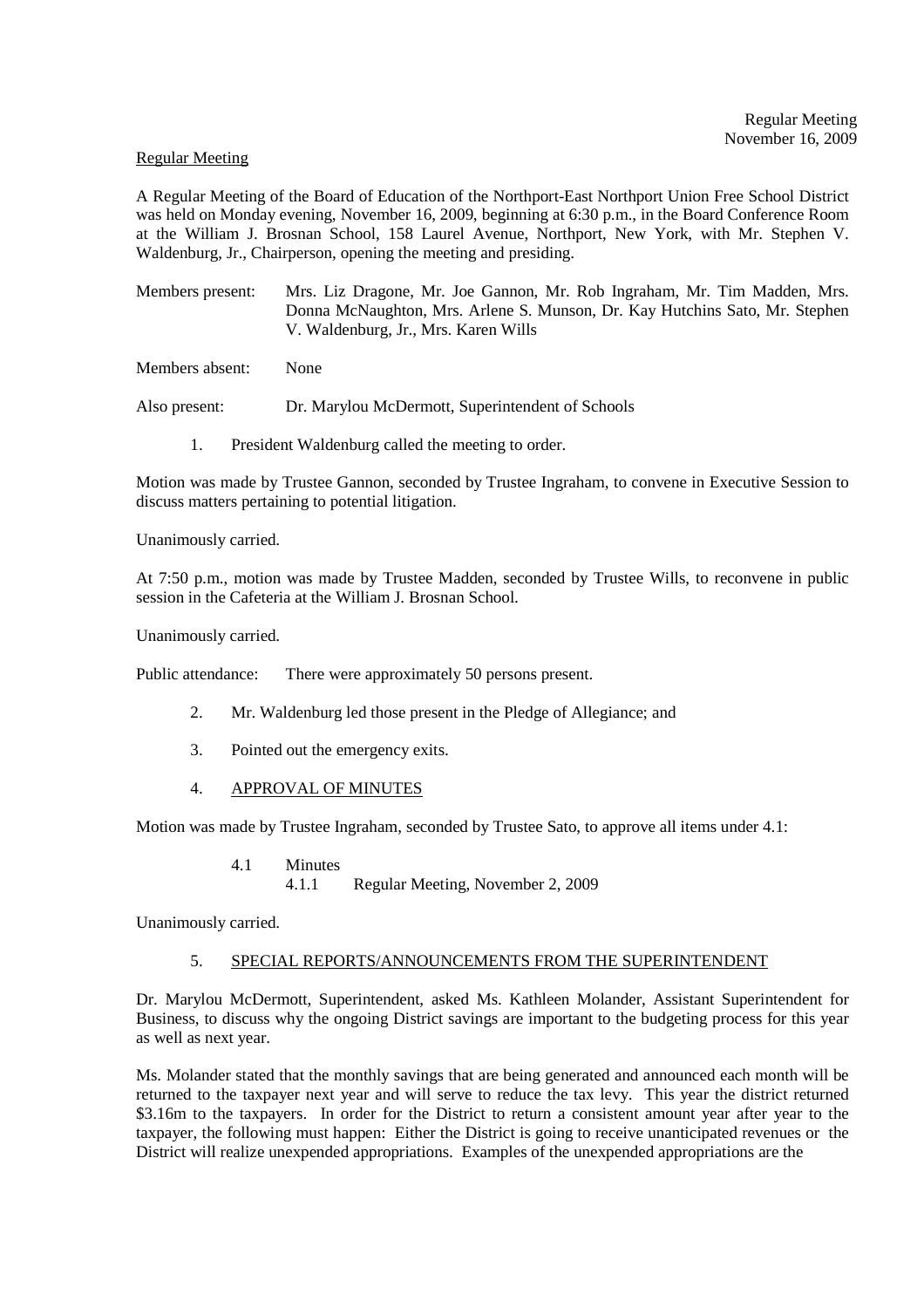savings that are being announced each month. If the district does not return a consistent amount to the taxpayer next year it will cause the tax levy to increase and cause a spike in the tax rate. Ms. Molander stated that these savings are very important in the budgeting process for the 2010-11 school year in that a consistent amount can be returned to the taxpayers.

Dr. McDermott presented her monthly report noting District-wide savings for the month of October of \$40,194. Those savings were realized through reductions in teacher substitute costs of \$18,900 and in custodial, clerical and security overtime of \$21,294. Dr. McDermott also noted reductions in costs through the use of electronic communications such as ConnectEd, email and web pages with further reductions noted in postage, paper, and maintenance and repair of machines. Reduced kilowatt usage in buildings is not only conserving energy but also reducing energy costs.

Dr. McDermott noted that the 2008-2009 report of the Independent Auditor will be presented this evening by Mr. Peter Rodriguez and noted that the District is in a strong financial position.

The Superintendent announced the following accomplishments of the District's students and staff: Mr. Don Strasser was honored by Bank of America Merrill Lynch's Neighborhood Excellence Award as one of five local heroes for outstanding community effort. Northport Middle School student Kyle Orent was also honored as one of the five local heroes for raising \$115,000 in four years for Canine Companions through his lemonade stand. The November  $12<sup>th</sup>$  issue of *The New York Times* features the success of A Midwinter Night's Dream. Art Chairperson Peter Falotico was selected to receive the New York State Art Teaches Association *"Outstanding Service Award"*. The outstanding efforts of the Drug and Alcohol Task Force will be featured on News12 on Thursday.

# 5.1 Accomplishments of Staff and Students

 5.1.1 Ms. Irene McLaughlin, Northport High School Principal, introduced Alexandria Derasmo, Business Department Student of the Month. Ms. McLaughlin stated that Alexandria (Lexie) has clearly distinguished herself as one of the hardest working and most compassionate students. She has challenged herself with an intense academic program that includes Accelerated, Honors, AP and IB level courses. Lexie is one of the most gifted students within the Academy of Finance program and, most recently, she completed a summer internship at Winthrop Hospital in the field of medicine. Ms. McLaughlin also noted that Lexie has a strong commitment to a wide range of extra-curricular activities including the National Honor Society, Foreign Language Honor Society, Business Honor Society and the ALS committee. Ms. McLaughlin stated that Lexie is one of the most well-rounded and hardest working students that Northport has to offer. Her determination, maturity and poise have helped her to successfully navigate through high school and will surely be of benefit to her in the future.

The President of the Board and the Superintendent presented Alexandria with a certificate of commendation from the Board and congratulated her on her fine accomplishments.

5.2 Motion was made by Trustee Gannon, seconded by Trustee Ingraham, to receive the Annual Report of the Independent Auditor, prepared by Coughlin Foundotos Cullen & Danowski LLP for the year ending June 30, 2009.

# 5.2.1 Financial Statements and Supplemental Information

Mr. Peter Rodriguez of Coughlin Foundotos Cullen & Danowski LLP stated that the job of the external auditor is to express opinions on the District's financial statements by auditing the financials and eventually expressing opinions. Mr. Rodriguez noted that the firm begins it audit by understanding the District's internal controls and evaluating that controls are in place to prevent mistakes on financial statements. Mr. Rodriguez stated that once this is done for payroll, cash disbursements and cash receipts the auditors begin a risk assessment by looking at all the District's account balances and transactions. The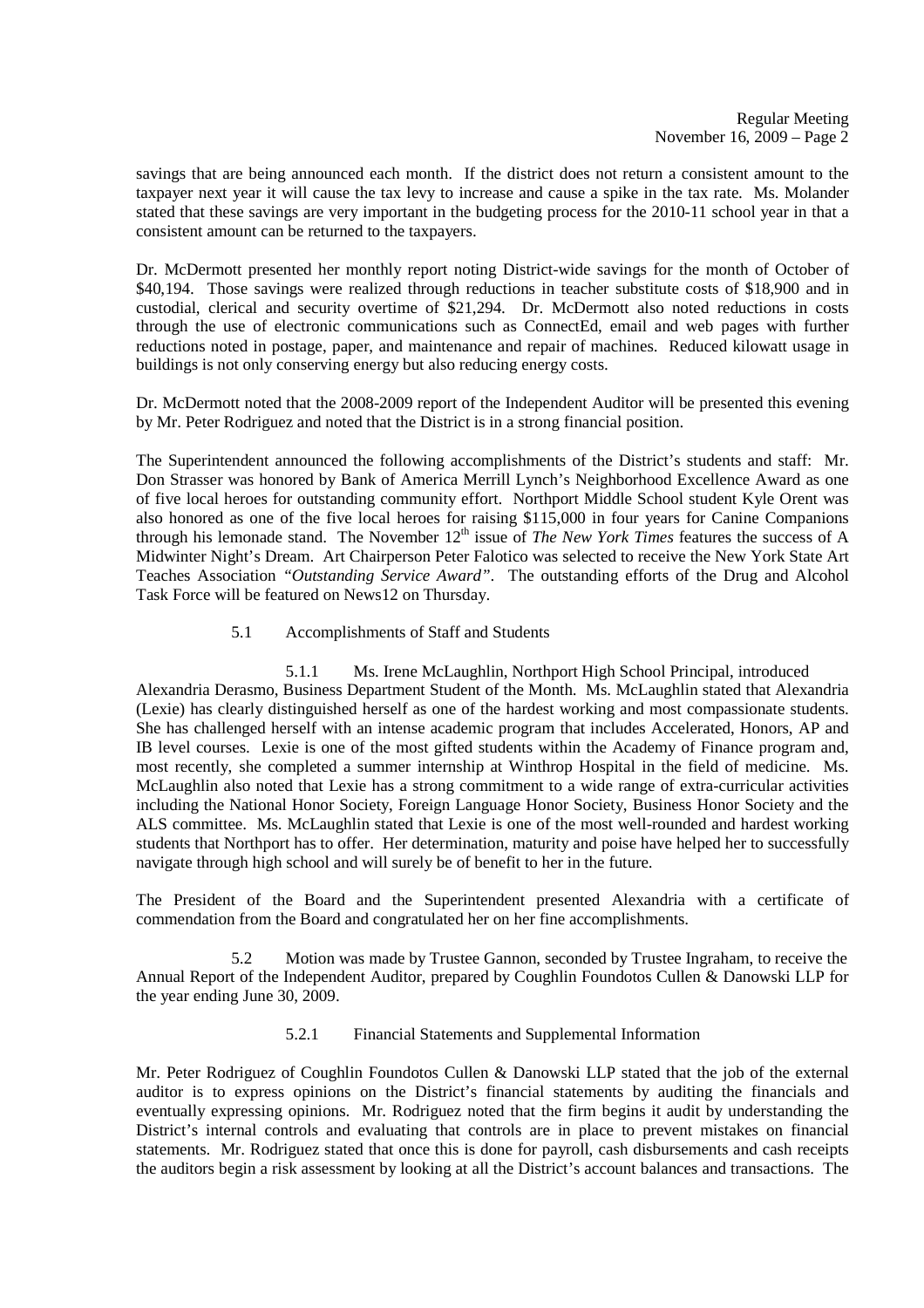firm then designs an audit program with Financial Statement assertions in mind and they satisfy the audit procedures through confirmations with banks. Mr. Rodriguez stated that same is done with the District's revenues, making sure they are reported properly, and with State Aid through third party confirmation. Mr. Rodriguez noted that confirmation is probably the strongest audit evidence the firm can gather. The auditing firm then makes sure the balances are complete and liabilities are recorded on the balance sheets. They gather as much evidence and information as needed to form a detailed opinion.

Mr. Rodriguez stated that the opinion issued for the Northport-East Northport School District for the year ended June 30, 2009 was an unqualified opinion. Mr. Rodriguez noted that all the assets and liabilities in the financial statements were fairly presented and free of material mistakes. The unqualified opinion is the highest level of opinion that auditors can express on financial statements. This opinion is reflective of professional standards and government auditing standards and compliance with rules and regulations. Mr. Rodriguez noted the firm did note some control deficiencies during the year that they felt rose to the level of a material weakness and made some recommendations regarding procedures over accounts receivable as related to the Special Education Fund, Summer Program for Students with Disabilities and the Special Education Pre-K Program. The firm also recommended monthly bank reconciliations to the general ledger on a monthly basis, updating the capital assets inventory within the Assetmaxx program, and District procedures for health insurance premiums paid by employees and retirees.

President Waldenburg and Superintendent McDermott thanked Mr. Rodriguez for his report.

Mr. Warren Arthur, Chairman of the Audit Committee, stated that the Audit Committee met before the meeting with six members present and vote unanimously to recommend that the Board of Education receive the Annual Report of the Independent Auditor.

Vote on Trustee Gannon's motion to receive the Annual Report of the Independent Auditor, prepared by Coughlin Foundotos Cullen & Danowski LLP for the year ending June 30, 2009 was unanimously carried.

The President of the Board stated that the audit report will be made available to the public on the District's website on Tuesday and any questions will be answered at the next meeting of the Board of Education on December 7, 2009.

- 5.3 Review of instructional initiatives in the following area:
	- 5.3.1 Music Education

Mr. Izzet Mergen, Director of Music Education K-12, presented the 2009-2010 Music Instructional Initiatives. Mr. Mergen stated that the music department will continue to support the district-wide initiative of supporting instruction through the use of technology. Professional development at Music Department meetings will include training and instruction in the use of SmartMusic, Moodle and Charms. Mr. Mergen noted that the SmartMusic software encourages kids to practice and Moodle allows the posting of MP3 clips for the students to practice at home. Additional initiatives reviewed by Mr. Mergen were the establishment of District-wide Music Department Learning Communities and the establishment of elementary string curriculum, grades 4-5, to encompass the Suzuki-based approach coupled with clearly established benchmarks and when to introduce note-reading. Mr. Mergen reviewed the Professional Development Workshops offered to staff.

At the elementary level, the music department continues to produce the annual children's concert for pre-k  $-3^{rd}$  grade community members and their families, and will hold the  $2^{nd}$  Annual Night of 1,000 Strings. At the middle school level, collaborative efforts between the middle schools and high school are planned to promote the continued study of music. At the high school level, the Annual Senior Vocal Recital program continues and the Northport Chapter of the Tri-M National Music Honor Society offers all the fourth and fifth graders free NYSSMA music tutoring for the NYSSMA solo & Ensemble Festival. Mr.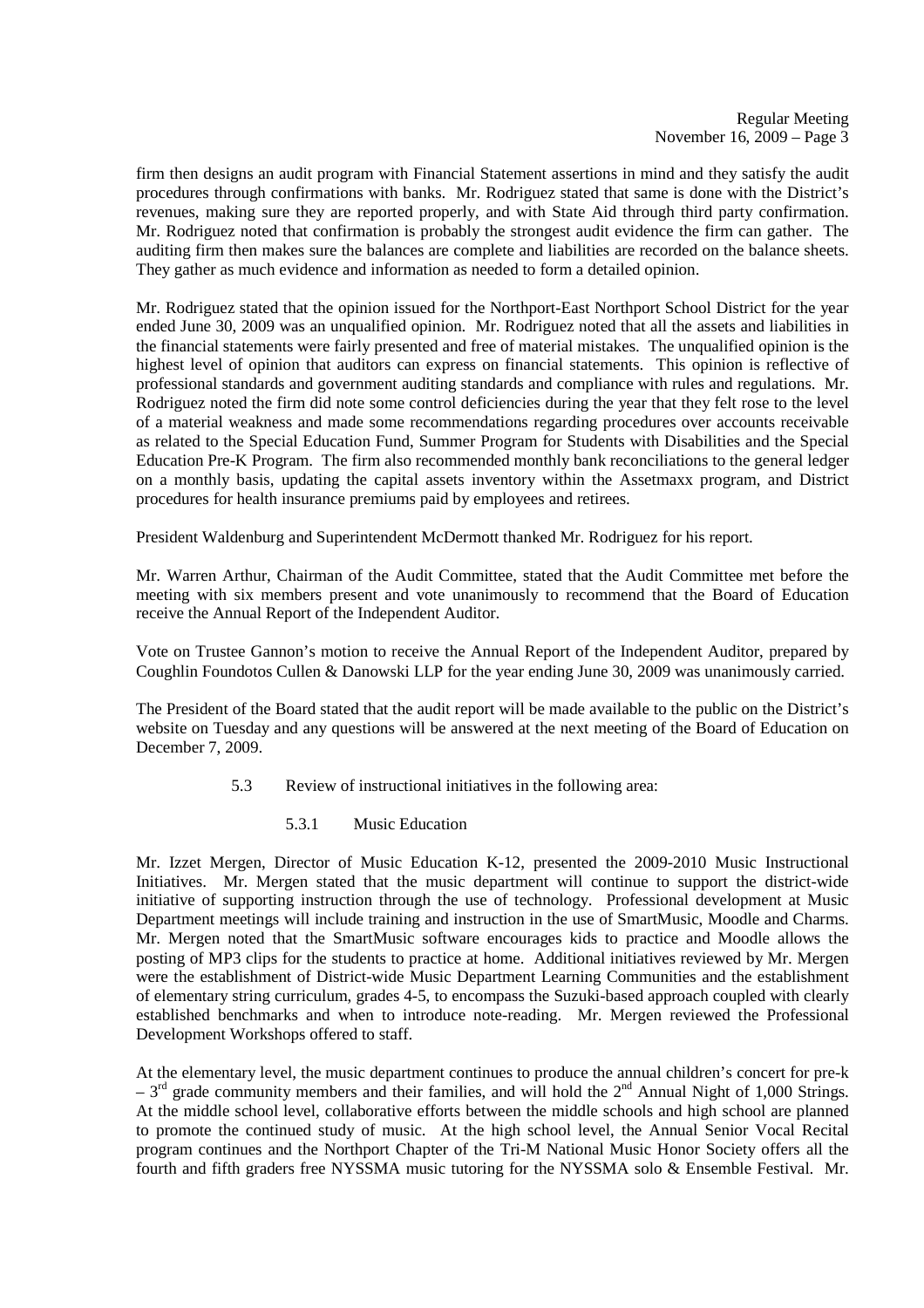Mergen noted the continued evolution of the Music Department web page to include NYSSMA times and room numbers, "downloadable" NYSSMA and Summer Music forms for students, teachers and parents, and the announcement of music calendar events.

Mr. Mergen thanked the Board of Education and the District for their continued support of Music and the Arts.

After a brief discussion, President Waldenburg and Superintendent McDermott thanked Mr. Mergen for his informative report.

 5.4 Motion was made by Trustee Munson, seconded by Trustee Sato, to receive the final recommendations for course catalog changes at the middle schools for the 2010-2011 school year.

There was a brief discussion regarding a typographical error in the  $6<sup>th</sup>$  grade Math/AIS section, and the physical education and world language programs.

Vote on Trustee Munson's motion to receive the final recommendations for course catalog changes at the middle schools for the 2010-2011 school year was unanimously carried.

 5.5 The President of the Board reviewed the upcoming Board of Education meetings. A Public Work Session is scheduled for November 23<sup>rd</sup> followed by regular meetings of the Board of Education on December  $7<sup>th</sup>$ , December  $21<sup>st</sup>$  and January  $11<sup>th</sup>$ .

5.6 President Waldenburg stated that Board Counsel provided an update on the transportation issues addressed at the November 2, 2009 Board Meeting where several questions were posed. The first question was regarding transportation to and from the Village PreSchool. Since the students were only being bused from home to school and then to the Village Preschool and there was no "third leg" of the trip did that change the answer as to whether the District can provide transportation for those students. President Waldenburg stated that the answer was no, it did not change anything.

Ms. Adrian Forman, a parent, asked who decided that the Village Preschool cannot be determined as a nonpublic school, a child care center or a day care center. Ms. Forman stated that the Village Preschool is certified by the State as an educational facility and she checked into it and that it does provide child care. Ms. Forman stated that she thinks the District's attorney is ill prepared to answer the questions and that the Board is hiding behind the law and hiding behind an attorney and not willing to be pro child.

President Waldenburg stated that the Village Preschool classifies itself as a preschool and it cannot fairly be characterized as a non-public school. Mr. Waldenburg also stated that the information from Board Counsel is used as guidance in making decisions and in protecting the interests of the community.

With regards to the concerns about a Child Safety Zone north of Route 25A off of Reservoir Avenue, it was discovered after researching when the traffic light was installed by Suffolk County at the railroad crossing on Elwood Road, that the entrance configuration of the high school had been changed. The high school entrance had physically moved south to the traffic light. Mr. Waldenburg stated that the District is in the process of re-measuring from that entrance to the homes north of Route 25A to see if students qualify for bus transportation.

Dr. McDermott stated that parents will receive a letter from the transportation department stating whether they qualify or do not qualify for bus transportation.

In response to a question, President Waldenburg stated that a public vote is required to approve a Child Safety Zone. Mr. Waldenburg noted that the distance is measured by the nearest available publicly maintained route and the statute does not allow the Board to change that.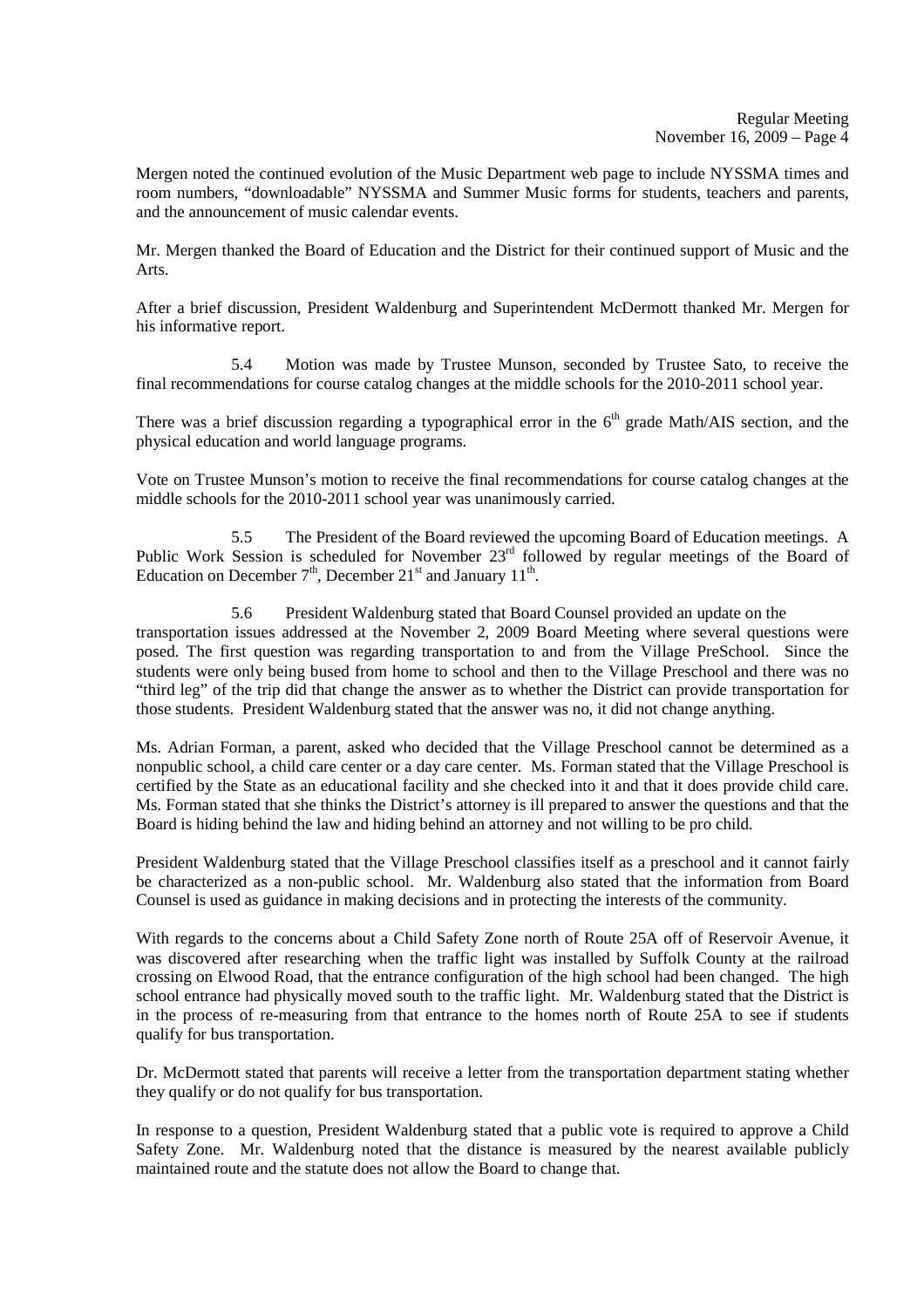There was discussion regarding contacting Suffolk County regarding curbs along Elwood Road, requesting "no turn on red" at the intersection of Elwood Road and Route 25A and repainting the crosswalks. There was further discussion regarding the State Law requiring a seat for every student qualified to take a bus and legislature proposed to change the law.

Dr. McDermott stated that she spoke with Commissioner Dormer of the Suffolk County Police Department regarding the transportation issues at Fifth Avenue School and the commissioner determined that the situation was not unsafe. Dr. McDermott noted that Mrs. Joan Baltman, Principal Fifth Avenue School, will be holding a meeting next week to further discuss options.

There was a long discussion regarding changing the measurement point of all schools to the front door of each school. The sense of the Board was to ask the Superintendent to provide information to the Board members regarding the number of students that would be entitled to busing if the point of measurement was changed and the financial impact to the District. The Board directed Dr. McDermott to begin with three schools: the high school, a middle school and an elementary school.

There was further discussion regarding Board of Education Policy #8411.1, *Transportation to Child Care Locations*. Trustee Gannon suggested changing the wording of the policy under section 2 to include the definition of a child care location as described by New York State Law and to eliminate "programs licensed or registered pursuant to §390 of the New York Social Services Law which lie outside the attendance zone of the school the child attends under the following circumstance"

There was a long discussion regarding the concern that the Village Preschool is licensed as preschool under New York State law and not as a child care location.

In response to a question from Trustee Madden, Mr. John Lynch, Assistant Superintendent for Pupil Services, stated that he placed a call to the principal of the Village Preschool to acquire information and he was told by the principal that the Village Preschool is a State Licensed Preschool program following the Montessori methodology. They have an enrichment K program but not a full day kindergarten program. Mr. Lynch stated there was no indication that the program was licensed as a childcare/daycare facility, the only license they had from the State Education Department was a Preschool Education Program following Montessori methodology.

The Board requested that Dr. McDermott get a second legal opinion regarding transportation to the Village Preschool.

Dr. McDermott stated that she will request a second legal opinion on the transportation to the Village Preschool and asked Board members to give any additional questions to the district clerk by Friday. Dr. McDermott also stated that Board Policy #8411.1, *Transportation to Child Care Locations*, will be available on the District's website.

Motion was made by Trustee Munson, seconded by Trustee Sato, to reorder the agenda and move up items 8. and 9., before Communications and Public Participation.

Unanimously carried.

Motion was made by Trustee Munson, seconded by Trustee Sato, to approve all items under 8. and 9., including Supplemental 8.1.2 (Schedule B - #4), and excluding severed item 8.1.4 (Schedule D).

# 8. SUPERINTENDENT'S REPORT, GENERAL - FOR BOARD ACTION

 8.1 Personnel Schedules, each dated November 16, 2009, and each attached and made part of the official minutes: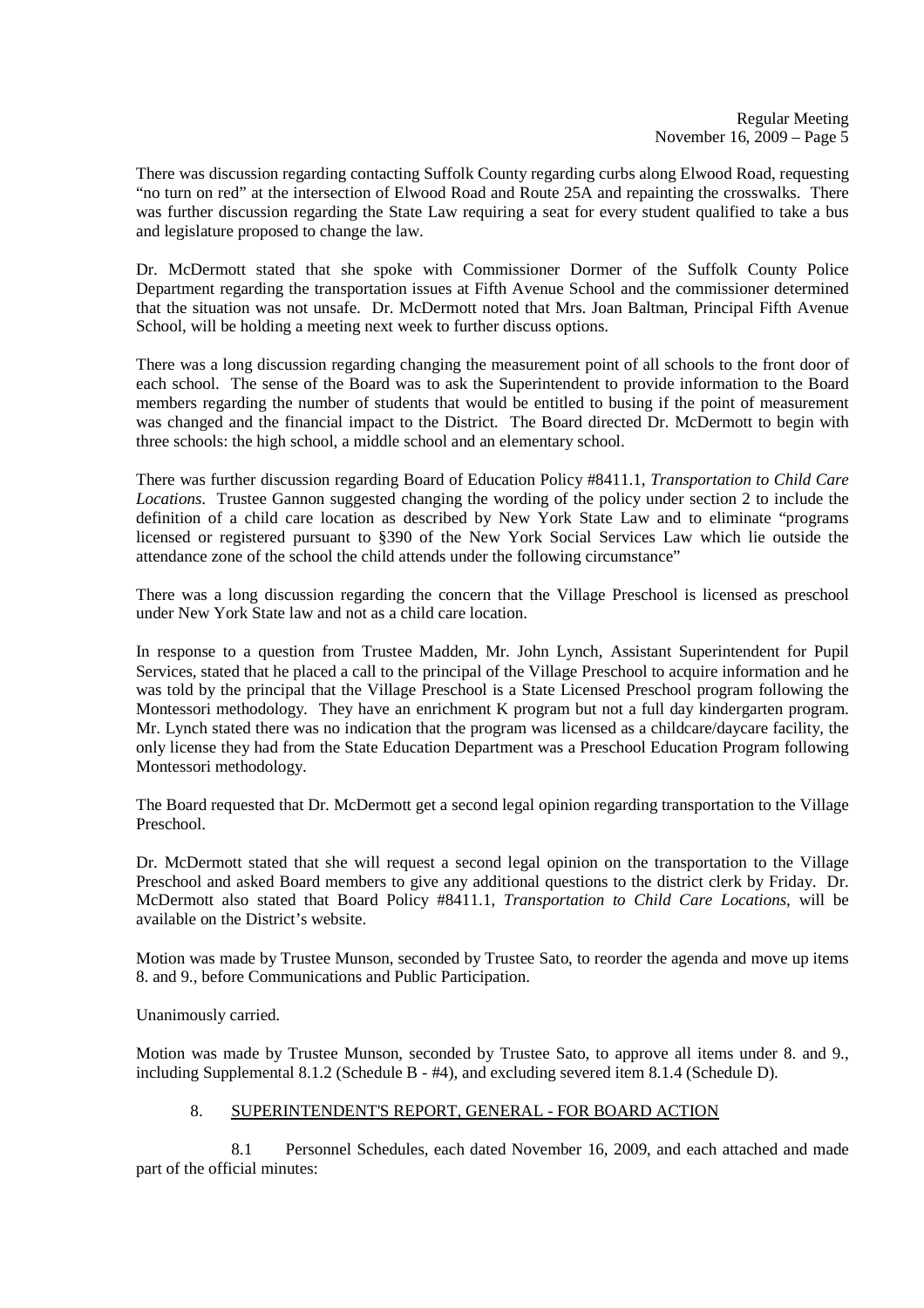Regular Meeting November 16, 2009 – Page 6

| 8.1.1 |            | Schedule A - Certified Staff                         |
|-------|------------|------------------------------------------------------|
| 8.1.2 | Schedule B | - Non-Instructional Staff (including Supplemental B) |
| 8.1.3 | Schedule C | - Salary Transfers                                   |
| 8.1.4 | Schedule D | - Extra Pay - severed                                |
| 8.1.5 |            | Schedule J - Committee on Special Education          |

 8.2 Approving the following District parents to serve as parent members for CPSE/CSE meetings during the 2009-2010 school year: Rachel Moore Bogner, Dina Frisoli, Tara Healy, Lori Maldavir, Andrew Rapiejko

### 9. SUPERINTENDENT'S REPORT, FINANCIAL - FOR BOARD ACTION

 9.1 Approving membership in the New York State School Boards Association in the amount of \$11,115.00 for 2010.

9.2 Approving the following donations to the District:

 9.2.1 \$3,801.00 from various donors to the Michael C. Kauffman Memorial Scholarship Fund

 9.2.2 \$50.00 from NYSDOT Flower Fund to the Deborah A. Shavalier Memorial Scholarship Fund

9.2.3 \$25.00 from Colette and Hans Malik to the Geraldine Wolf Memorial

Scholarship Fund

- 9.2.4 \$500.00 from Linda Gruhn to the Happy School Bus Scholarship Fund
- 9.3 Approving transfer of general fund appropriations in the 2009-2010 budget

Vote on Trustee Munson's motion to approve all items under 8. and 9., including Supplemental 8.1.2 (Schedule B - #14), and excluding severed item 8.1.4 was unanimously carried.

Motion was made by Trustee Munson, seconded by Trustee Sato, to approve item 8.1.4 (Schedule D).

8.1.4 Schedule D - Extra Pay

Vote on Trustee Munson's motion was as follows:

YES: Mr. Gannon, Mr. Ingraham, Mr. Madden, Mrs. Munson, Mrs. McNaughton, Dr. Sato, Mr. Waldenburg, Mrs. Wills

ABSTAIN: Mrs. Dragone

Motion passed.

#### 6. COMMUNICATIONS

 6.1 Email from Mr. Albert Prisco, received November 5, 2009, to Mr. Stephen Waldenburg Jr., and Members of the Board, re: School closing on Jewish holidays

Mr. Prisco addressed the Board stating that there has to be separation between state and church and the schools should remain open on the Jewish religious holidays of Rosh Hashanah and Yom Kippur. Mr. Prisco stated that the Jewish population is only 7.4% which would not justify a high absentee rate of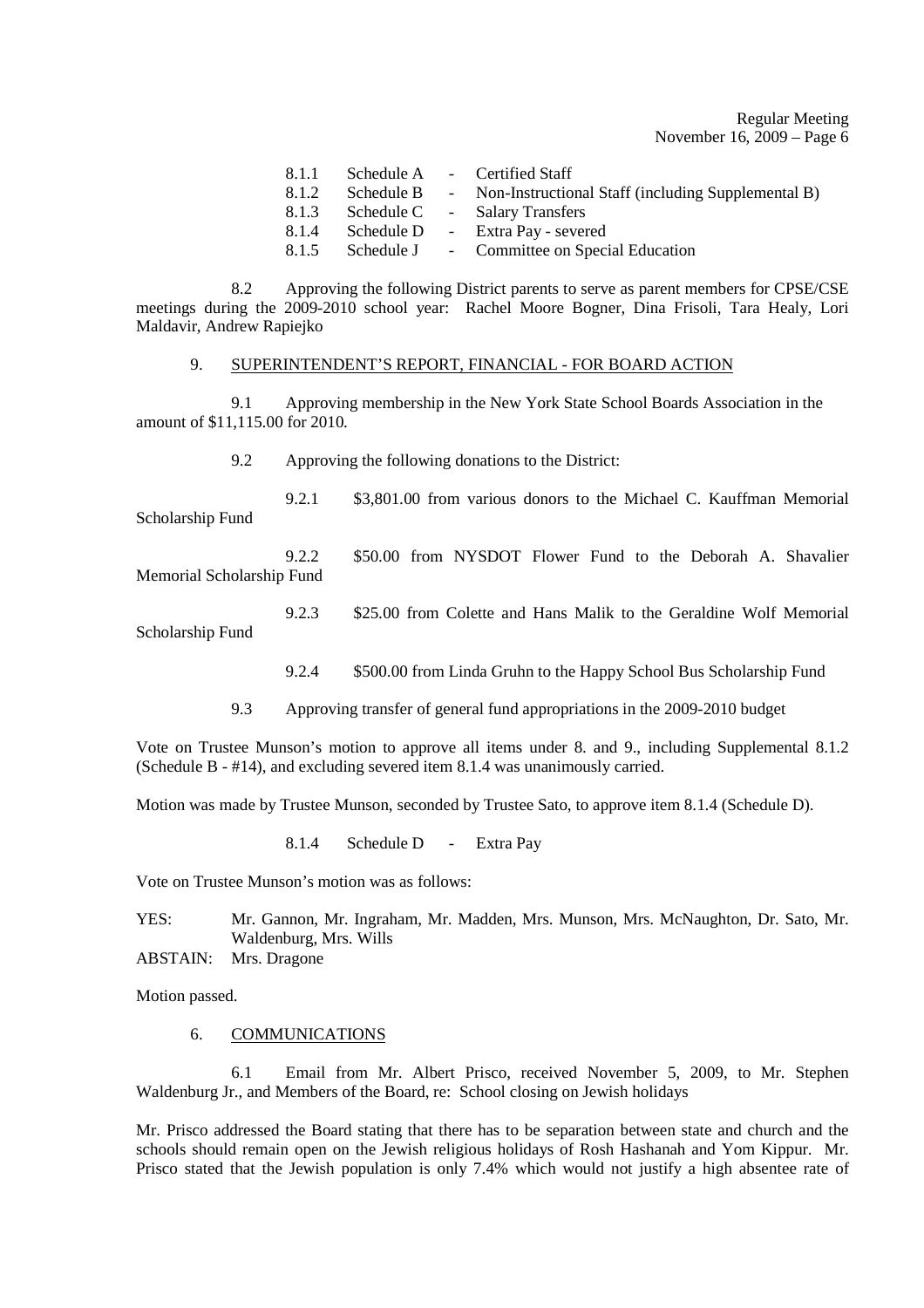students and staff. Mr. Prisco stated that the only way to justify this would be to keep the schools open on these holidays and see the absentee rate.

Trustee Gannon stated that the Jewish population percentage is probably more like 10%, and 10% of the teaching population would be 50 teachers absent with an additional 650 students absent. Mr. Gannon stated that this is very ineffective teaching and a waste of time and money.

President Waldenburg stated that he responded to Mr. Prisco with reasons as to why the District closes on those holidays and they are valid reasons. The District plans its calendar to coincide with Western Suffolk BOCES and the 18 component school districts. The schedules are coordinated so student services are not interrupted.

At 11:00 pm, motion was made by Trustee Sato, seconded by Trustee Dragone, to extend the meeting.

Vote on Trustee Sato's motion was as follows:

- YES: Mrs. Dragone, Mr. Gannon, Mr. Madden, Mrs. McNaughton, Dr. Sato, Mr. Waldenburg, Mrs. Wills
- NO: Mr. Ingraham, Mrs. Munson

Motion passed.

7. PUBLIC PARTICIPATION

Name Comment

Tim Madden Inquired about the number of kindergarten students and the spike in numbers from<br>Trustee September to October. Mr. Madden noted the numbers at Bellerose went up from September to October. Mr. Madden noted the numbers at Bellerose went up from 52 to 61, Norwood went up from 49 to 57 and Pulaski went up from 61 to 71.

Mr. John Lynch, Assistant Superintendent for Pupil Services, stated that he did not have the report available but would look into Mr. Madden's questions.

- Rob Ingraham Stated that he wanted to recognize all the student athletes, coaches and the athletic Trustee director. Mr. Ingraham noted that eight of the nine fall teams went on to the playoffs, the girls cross country team won the Suffolk County Championship, the boys soccer team won the League II Championship, and two tennis players participated in the State Championship. Trustee Ingraham stated how proud he was of the teams and the continued support of the athletic program.
- Denise Mumm Asked if there are security guards that attend athletic functions and if the email UTN-EN updates received by Board members from NYSSBA could be made public

Dr. McDermott responded that the Security Department determines the number of personnel appropriate for each event.

President Waldenburg stated that the Board members receive the updates because they are members of the New York State School Boards Association and they would have to inquire if they are allowed to post the updates to the school's website.

Brian Loeber Stated he asked permission to distribute flyers to students regarding open Northport Lacrosse registration for the Northport Lacrosse Club and he was told that due to a policy Club change to reduce costs, no flyers would be distributed to students but they will be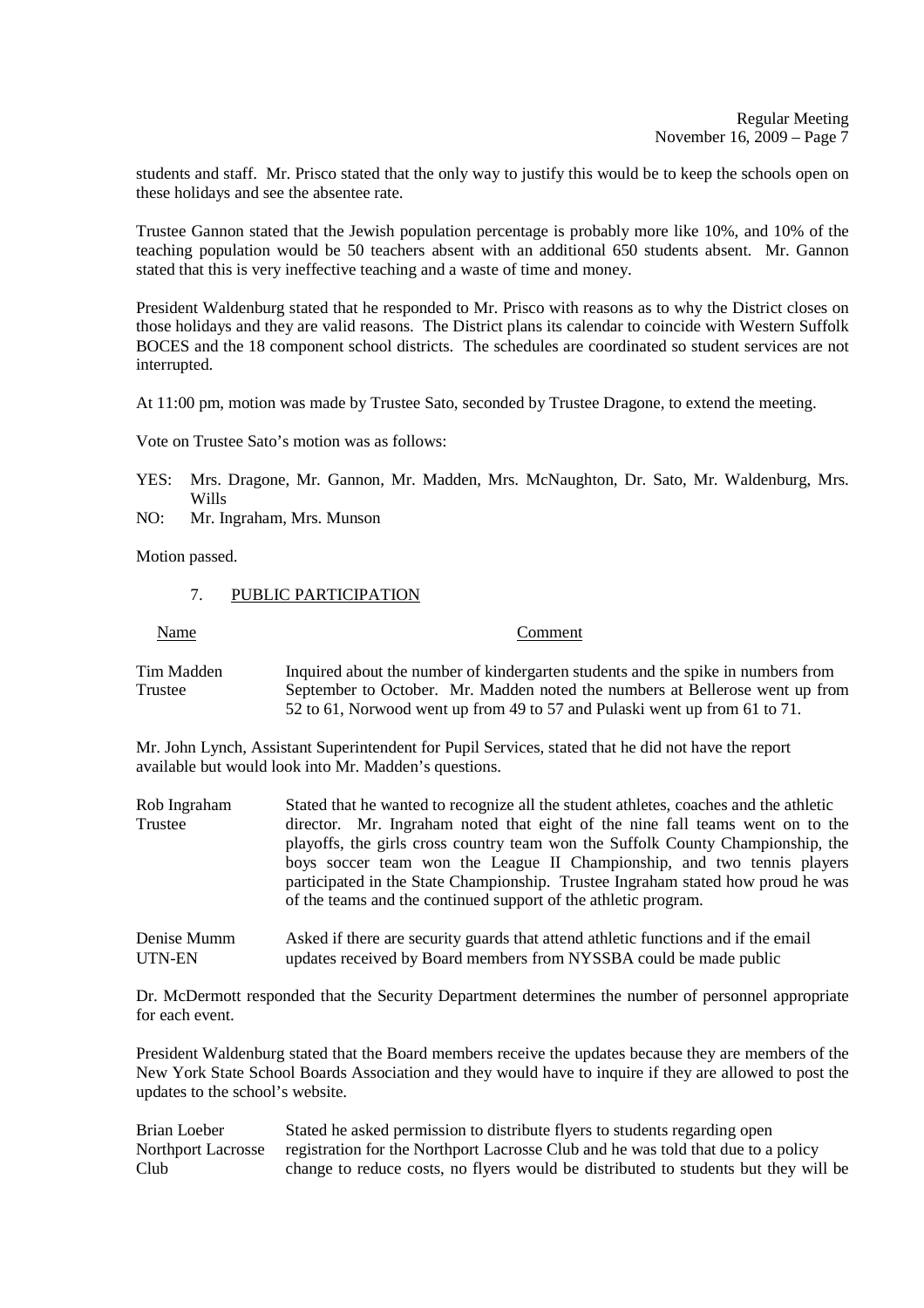posted on the District's website. Mr. Loeber noted that it was at no cost to the district since he supplied all the copies of the flyers, and that registration numbers are significantly down. Mr. Loeber stated that students can be potentially missed as parents are used to relying on flyers coming home.

Dr. McDermott noted that the schools are inundated with flyers which cause an ongoing interruption. Mr. Matt Nelson, Assistant Superintendent for Instruction, stated that last year the District distributed over 250,000 flyers to students. Mr. Nelson noted that the initiative to discontinue the distribution of flyers actually came from students who wanted the District to move toward a more "green" environment.

Dr. McDermott stated that she would take into consideration the points Mr. Loeber brought up.

Mary Gilmore Read a letter to the Board stating that the District needs to consider implementing a<br>Parent full day kindergarten program and develop a three to four year plan for this full day kindergarten program and develop a three to four year plan for this implementation. Ms. Gilmore noted research that supports the necessity of a full day kindergarten program and stated that there are serious flaws in the data that suggests there is no difference between a half day and full day kindergarten program. Ms. Gilmore read a list of the benefits and positive outcomes for children who attend full day kindergarten as compared to their peers who attend half-day kindergarten. Ms. Gilmore stated that specifically the District uses the Teachers College reading program but can't use the kindergarten program because there is not enough time because it is meant to be a full day program. Ms. Gilmore stated that people at Teachers College said that Northport is behind the New York City Schools that Teachers College work with.

Dr. McDermott stated that she cannot accept Ms. Gilmore's statement regarding Teachers College. Dr. McDermott noted that the District utilizes the balanced literacy program and the Reading Writing Workshop employed in the District is excellent. The program is a very vigorous, well received program by students, with a tremendous amount of individualized attention. Dr. McDermott stated she would like to see Ms. Gilmore's data regarding the Teachers College.

Vice President Munson stated that no one is against a full day kindergarten program, it is an economic problem. The kindergarten program offered is a focused and intense program.

There was a long discussion regarding the fiscal implications of a full day kindergarten program, the District's previous studies of full day kindergarten and demographics, and propositions brought before the public that failed.

# 10. SUPERINTENDENT'S REPORT - FOR INFORMATION ONLY

- 10.1 Schedule I Home Instruction
- 11. UNFINISHED BUSINESS
- 12. NEW BUSINESS

 12.1 Motion was made by Trustee Wills, seconded by Trustee Dragone, approving the following resolution:

 "RESOLVED, that the current members of the Board of Education's Audit Committee whose terms have expired or are expiring on December 31, 2009, remain in their respective positions until all applications are received and new members are appointed by the Board of Education in January 2010"